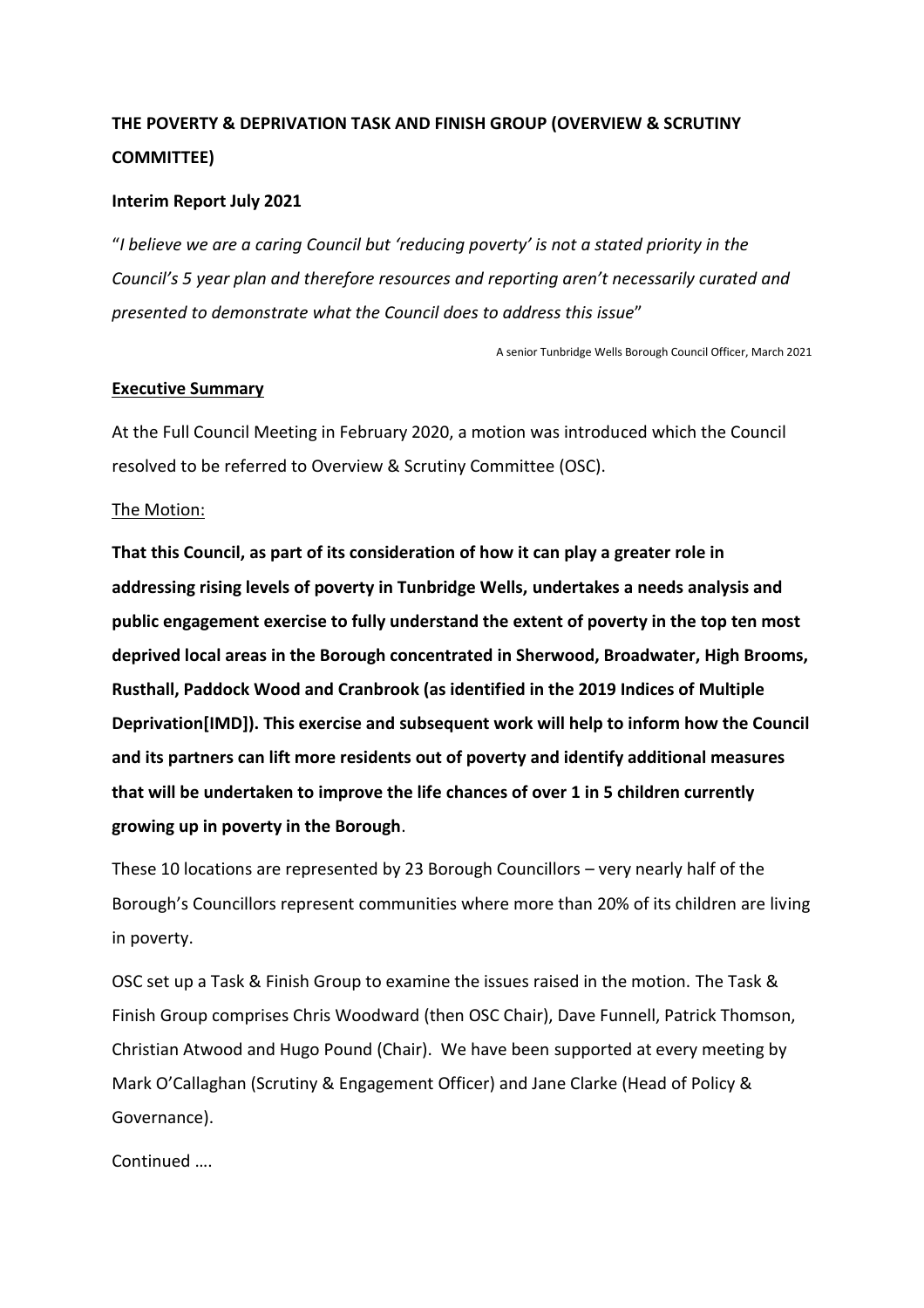#### The scope of the Working Group:

[1] To identify actions and measures by the Council and also take into account what other organisations and agencies are doing to address the IMD;

[2] To understand the Council's role in coordination.

[3] To develop recommendations around a qualitative public consultation to determine if there are further roles that the Council can undertake

Officers have undertaken desk research on the current national initiatives relating to the alleviation of deprivation and a current regional/borough perspective.

At one of its first meetings, the group agreed that it should limit its investigation to three principal contributors to deprivation within the context of Tunbridge Wells – these are **income, education & training** and **access to housing and services**. This is not to deny the importance of other elements of the Indices of Multiple Deprivation (IMD) but it has provided the group with a focus that each of our invited guests has concurred with – that income (either from the state or from employment), education & training (to increase the likelihood of good quality, secure employment) and access to housing and services (recognising the unusually high housing costs which burden many families and the signposting available to help residents find the right support) are the key constituents that are likely to have the greatest impact on deprivation in our lowest Lower-layer Super Output areas (LSOAs).

We have also invited and been very grateful for the views and input from Sheila Coburn (Head of Revenues and Benefits), Jane Lang (Housing Services Manager), Liz de Villiers (Chief Executive, Tunbridge Wells and District Citizen Advice), Zena Cooke (Corporate Director Finance, KCC), Jackie Sumner (Town and Country Housing), Carol Mackonochie (then Portfolio Holder for Communities and Wellbeing) and Paul Taylor (Director of Change and Communities).

In relation to [1] above, the group has been impressed by the rapidly-improving coordination, information-sharing and responsiveness of all the agencies we have spoken to. Covid has undeniably propelled agencies to work more effectively together and there are already nascent developments to better anticipate individuals and families at risk of sliding into poverty and associated deprivation. Being proactive in offering help and support rather